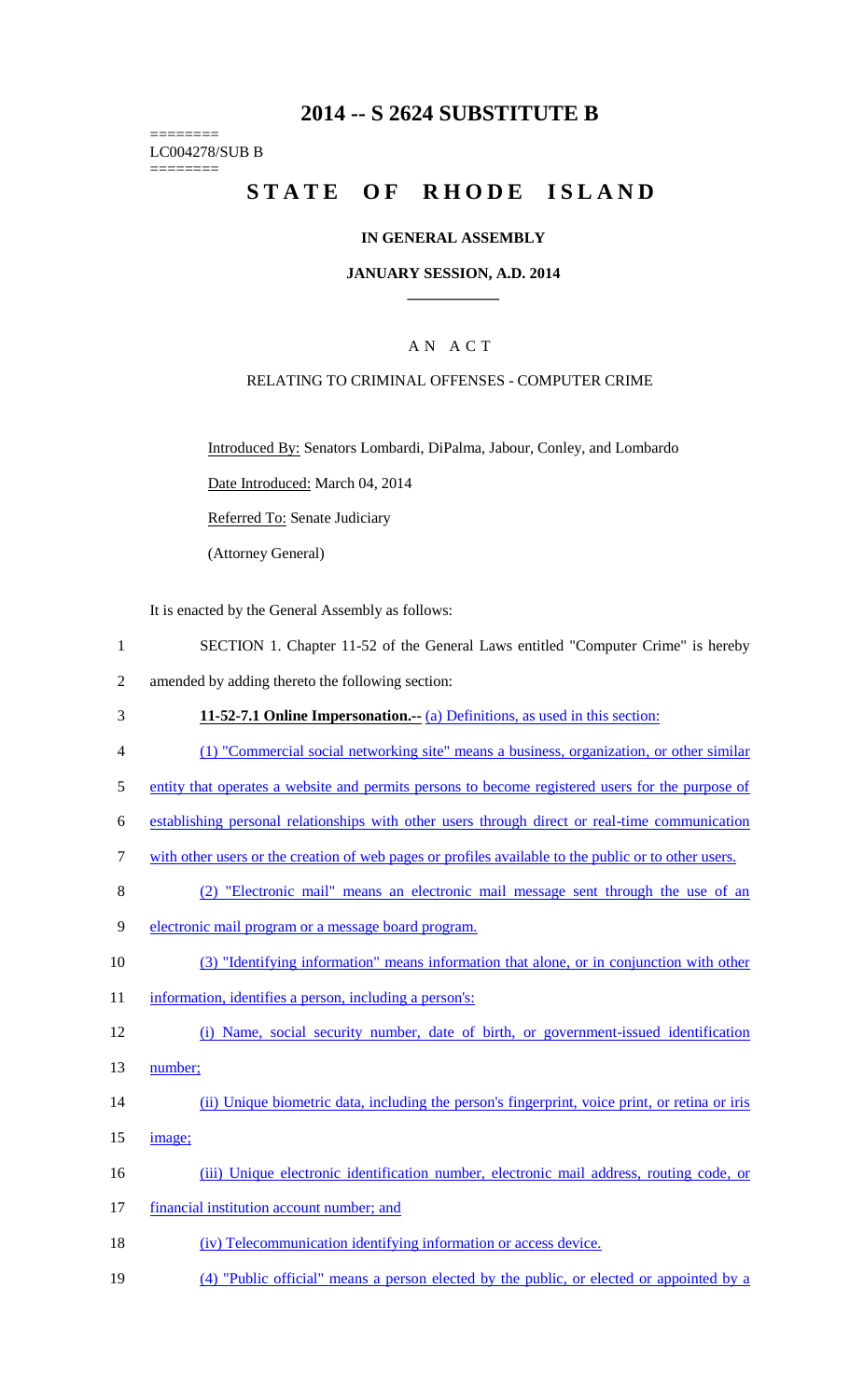- 1 governmental body, or an appointed official in the executive, legislative, or judicial branch of the
- 2 state or any political subdivision thereof.

3 (b) A person commits the crime of online impersonation if the person:

- 4 (1) Uses the name or persona of another person to create a web page on or to post one or
- 5 more messages on a commercial social networking site or sends an electronic mail, instant
- 6 message, text message, or similar communication without obtaining the other person's consent
- 7 and with the intent to harm, defraud, intimidate, or threaten any person;
- 8 (2) Sends an electronic mail, instant message, text message, or similar communication 9 that references a name, domain address, telephone number, or other item of identifying 10 information belonging to any person without obtaining the other person's consent with the intent 11 to cause a recipient of the communication to reasonably believe that the other person authorized
- 12 or transmitted the communication and with the intent to harm or defraud any person; or
- 13 (3) Uses the name or persona of a public official to create a web page on, or to post one 14 or more messages on, a commercial social networking site or sends an electronic mail, instant 15 message, text message, or similar communication without obtaining the public official's consent

16 and with the intent to induce another to submit to such pretended official authority, to solicit

- 17 funds, or otherwise to act in reliance upon that pretense to the other person's detriment.
- 18 (c) Every person convicted of an offense under this section shall be guilty of a
- 19 misdemeanor for the first offense and shall be subject to imprisonment not exceeding one year, a
- 20 fine of one thousand dollars (\$1,000), or both, and an order of restitution as provided herein.
- 21 Every person convicted of a second or subsequent offense under this section shall be guilty of a
- 22 felony and shall be subject to imprisonment not exceeding three (3) years, a fine of three
- 23 thousand dollars (\$3,000), or both, and an order of restitution as provided herein.
- 24 (d) Every person convicted of an offense under this section shall be subject to an order
- 25 for restitution, if appropriate, which shall be in addition to any other applicable penalty.
- 26 SECTION 2. This act shall take effect upon passage.

### ======== LC004278/SUB B

========